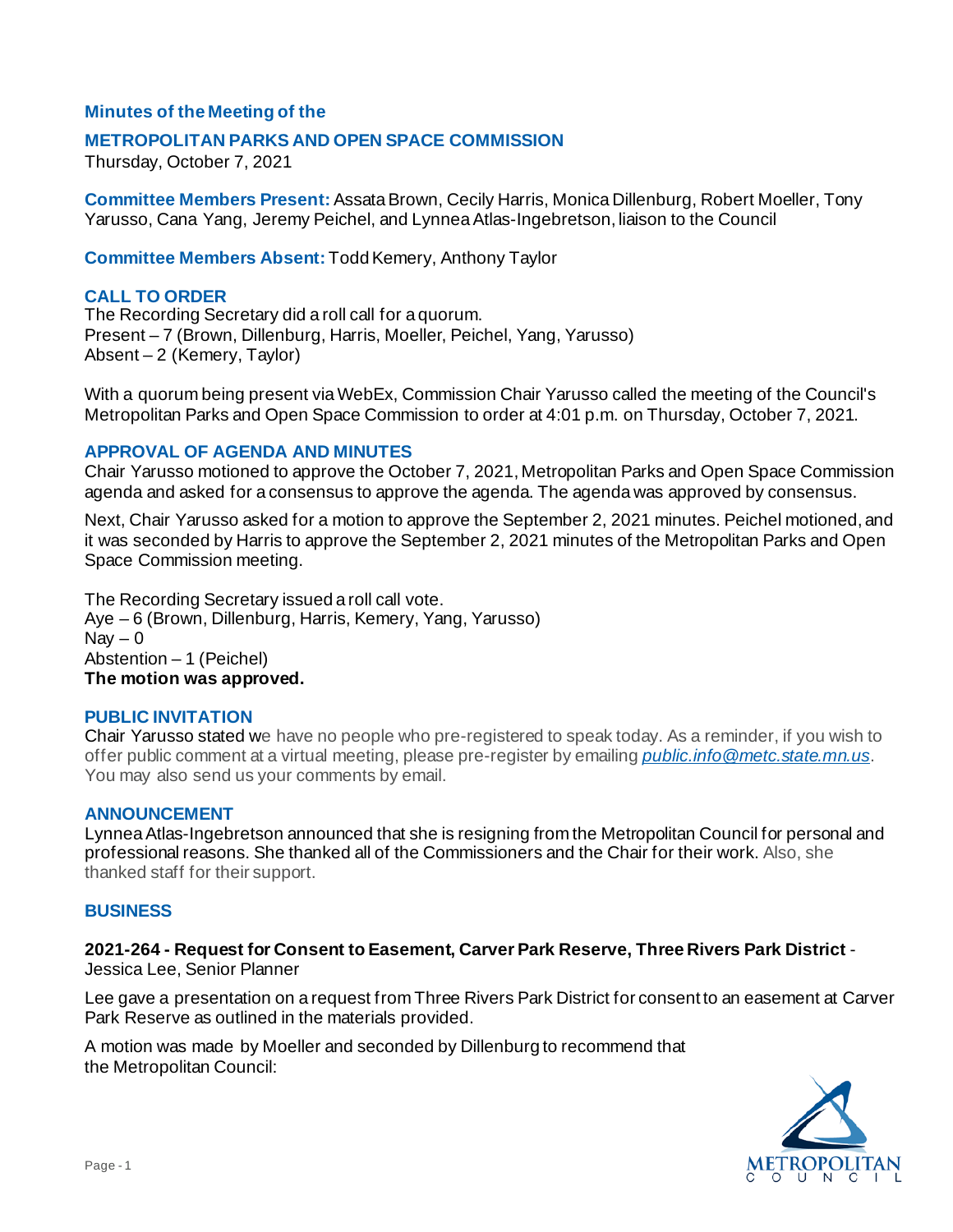- 1. Consent to Three Rivers Park District granting an easement, as described in the Attachment, to the Minnesota Department of Natural Resources for groundwater monitoring at Carver Park Reserve.
- 2. Require Three Rivers Park District to record a Consent to Easement document executed by the Metropolitan Council's Regional Administrator.

With no further discussion, Chair Yarusso called for a vote. The recording secretary issued a roll call vote.

Aye – 9 (Brown, Harris, Dillenburg, Moeller, Kemery, Peichel, Taylor, Yang, Yarusso) Nav  $-0$ Abstention  $-0$ **The motion was approved.**

# **INFORMATION**

**Regional Parks System Marketing and Communications Study with CCF -** Emmett Mullin, Manager Parks, Amanda Lovelee, Parks Ambassador, and Michelle Fure, Manager Public Involvement, **Communications** 

Scott Denham, CFF gave a presentation on the regional parks system marketing and communications study done as outlined in the presentation provided.

Mullin shared discussion questions for the Commission and Fure reviewed them.

Moeller stated he heard the distinction between regional, county, and city parks but stated this is not something that park users think about. They are more focused on the park activities they seek.

Harris discussed what National Parks have been doing – highlighting lesser used parks.

Fure discussed National Park work being done with developing individual, unique park identities.

Chair Yarusso asked the Commission what should we do differently from what we are doing now? What action should we take?

Dillenburg stated that there is a lot more work to do to increase public awareness of the Regional Parks System. We have a long road ahead of us to make this change.

Moeller heard that regional parks trail branding didn't seem to gain much traction in the study because it would cost a lot and it would not be challenging to move the needle.

Fure discussed the individual branding efforts already done by the park implementing agencies.

Harris asked, if you're on a regional trail you may go through a city park – people may not understand that a city has both. She wondered if this even mattered, to have the public understand the differences.

Peichel likes the idea of demonstrating more integration of information for easy access and use. He feels it's not the Council's job to brand but to be a convener of providers.

Fure discussed the importance of tools to start connecting people to parks.

Chair Yarusso discussed existing tools and resources that provide filters/information by activity.

Fure noted this is the first step in marketing and communication analysis.

Atlas-Ingebretson stated we've done tons of work and that we need to start acting. She feels lack of awareness is the big barrier.

Mullin agreed and stated one thing unique about this Marketing and Communications Study is that the focus was on in-person interviews with Park Directors and Communications staff. He discussed bringing together this group discuss how we can work together.

Lovelee added that raising awareness is one of our biggest barriers. She discussed the difficulty getting everyone to the table to start taking action. We need to do this in collaboration with the agencies and stated the first step is convening all agencies.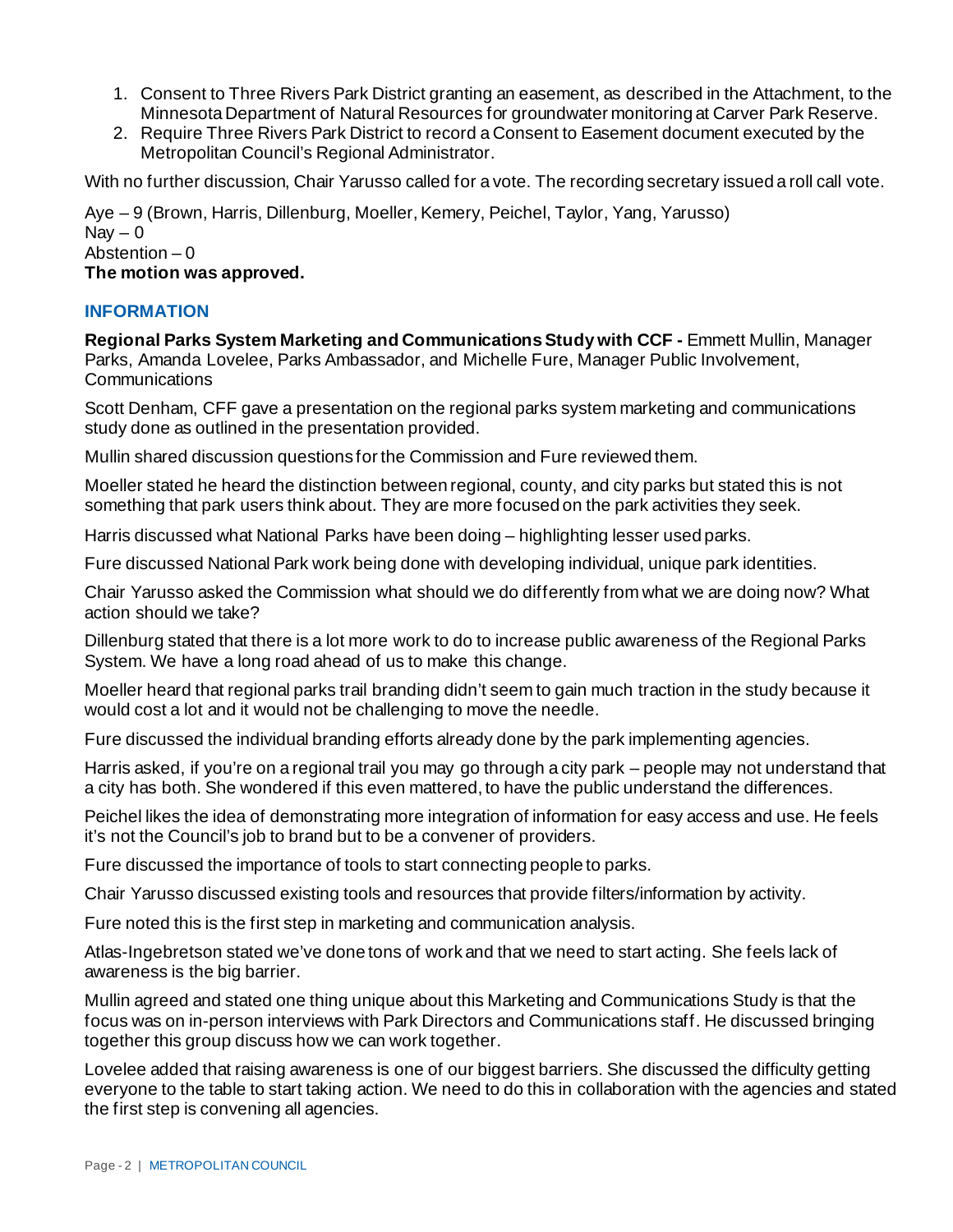Fure stated there are so many opportunities to bring our communication resources together. She asked if there are any additional questions.

Atlas-Ingebretson asked, what is the connection between equity and communication and marketing? She stated we need to ask – what is the expectation of this work? She feels that the park agencies have an opportunity to do something more around marketing and communication.

Chair Yarusso asked, what is staff looking for from this Commission and if there will be any official business to vote on.

Mullin stated we are looking for feedback on what we need to do to move forward.

Peichel asked, can we get parks listed on bus route maps? Chair Yarusso noted we've discussed this before. He stated he wished there were more buses near parks but highlighting the ones that do exist is a great idea. Fure agreed.

Dillenburg discussed social media and the use of videos. She also suggested working with Charter and private schools, particularly the ones that serve the communities we seek to better serve.

Fure discussed next steps, including convening the implementing agencies and communication folks.

Lovelee agreed and discussed pulling together the implementing agencies to launch this work and take action. She also discussed amplifying work already being done by agencies.

Atlas-Ingebretson discussed the challenges of communicating with people who are interested in getting outdoors but don't yet have the tradition. She discussed using social media/ apps that could help with this. How can we encourage people to connect and build relationships that will support more active lifestyles?

Peichel stated that in addition to schools, churches may be a good connection as well.

Moeller discussed the benefits of simplifying our messages and working on conveying a sense of safety and welcoming? He pointed to some of the work of Three Rivers Park District, who have invested a lot in this area and have developed a positive image. He stated it makes him thinks of quality, safety, etc. When he reads Metropolitan Council Regional Parks, it's a lot of big words. A simplified name/brand may be good.

Chair Yarusso asked the consultant, does branding help get people into our parks? He stated we need to identify – what does it mean to be a regional park in Minnesota? Is there something we could do to better convey this?

Lovelee responded that it's less about a brand or logo, but how we tell the story of our Regional Park system.

Chair Yarusso stated he envisions converting the word 'Regional' into a brand that could tell people what to expect in our system.

Harris asked about 'regional' as a descriptor when it could be anywhere in the state.

Fure discussed the use of words to create feelings and stated there are lots of ways to do this.

Mullin stated our network of trails in the metro region is getting bigger. He asked, how do we help make them understood as a system, that is welcoming and accessible?

## **REPORTS**

**Chair:** Chair Yarusso thanked Lynnea Atlas-Ingebretson for all her work with this Commission.

**Commissioners:** None.

**Staff:** Mullin also thanked Lynnea Atlas-Ingebretson for her service to the Council and this Commission. He also thanked everyone who participated in the workshop, "Stories I Didn't Know" and noted the discussion can be found on the Council's website.